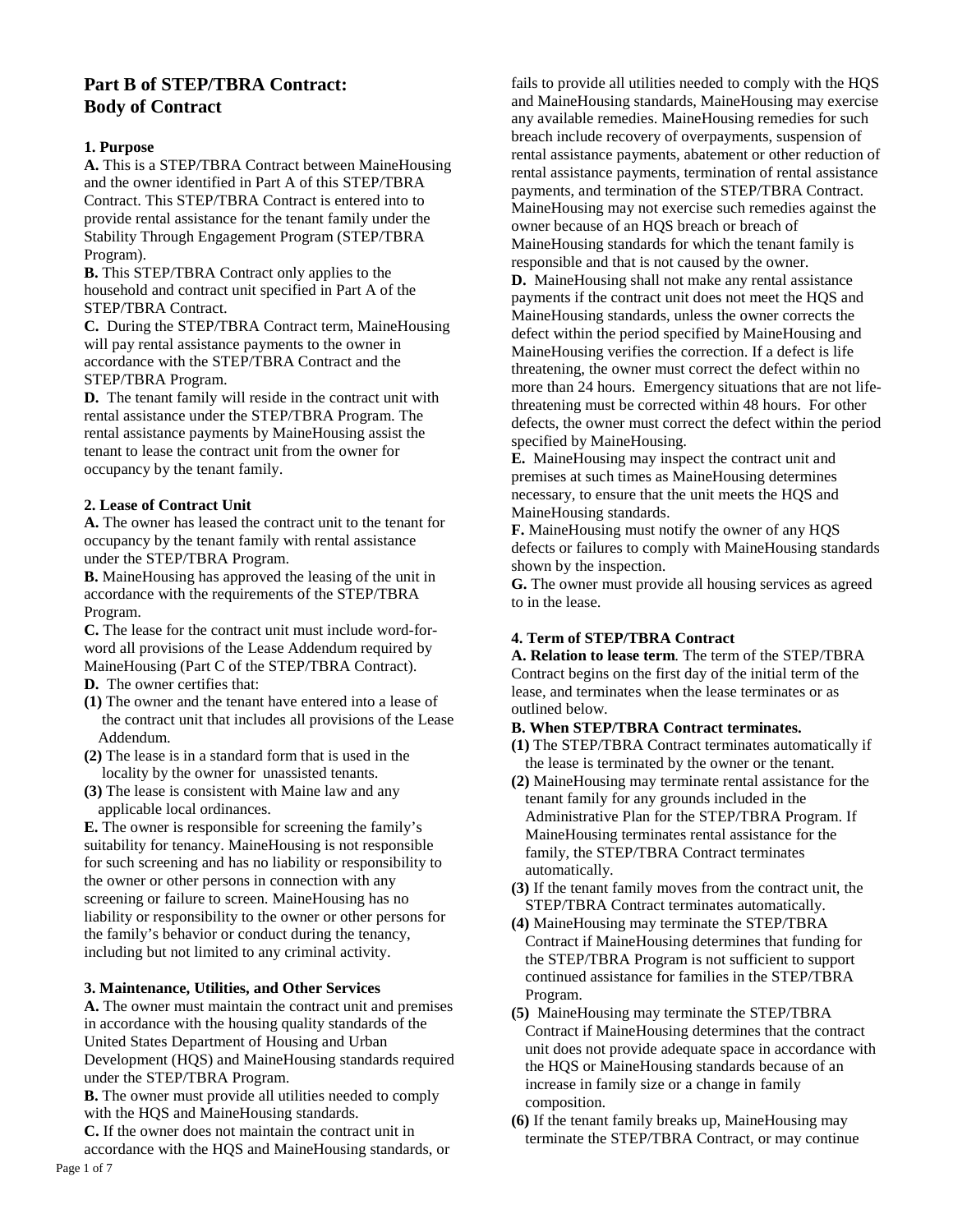rental assistance payments on behalf of family members who remain in the contract unit.

**(7)** MaineHousing may terminate the STEP/TBRA Contract if MaineHousing determines that the contract unit does not meet all requirements of the HQS or MaineHousing standards, or determines that the owner has otherwise breached the STEP/TBRA Contract.

### **5. Provision and Payment for Utilities and Appliances**

**A.** The lease must specify what utilities are to be provided or paid by the owner or the tenant.

**B.** The lease must specify what appliances are to be provided or paid by the owner or the tenant.

**C.** Part A of the STEP/TBRA Contract specifies what utilities and appliances are to be provided or paid by the owner or the tenant. The lease shall be consistent with the STEP/TBRA Contract.

### **6. Rent to Owner: Reasonable Rent**

**A.** During the STEP/TBRA Contract term, the rent to owner may not at any time exceed the reasonable rent for the contract unit as most recently determined or redetermined by MaineHousing.

**B.** MaineHousing will determine whether the rent to owner is reasonable in comparison to rent for other comparable unassisted units, taking into account location, unit size, and other relevant factors.

**C.** MaineHousing will redetermine the reasonable rent as required by applicable HUD regulations or as circumstances warrant. MaineHousing may redetermine the reasonable rent at any time.

**D.** During the STEP/TBRA Contract term, the rent to owner may not exceed rent charged by the owner for comparable unassisted units in the premises. The owner must give MaineHousing any information requested by MaineHousing on rents charged by the owner for other units in the premises or elsewhere.

**E.** The owner must notify MaineHousing of any changes in the amount of the rent to owner at least 60 days before any such changes go into effect, and the amount of the rent to owner following any such agreed change may not exceed the reasonable rent for the unit as most recently determined or redetermined by MaineHousing. No increase in rent will be effective unless approved in writing in advance by MaineHousing.

## **7. MaineHousing Payment to Owner**

### **A. When paid**

- **(1)** During the term of the STEP/TBRA Contract, MaineHousing will make monthly rental assistance payments to the owner on behalf of the tenant family at the beginning of each month, subject to the terms and conditions of the STEP/TBRA Contract.
- **(2)** Rental assistance payments shall only be paid to the owner while the tenant family is residing in the contract unit during the term of the STEP/TBRA Contract. MaineHousing shall not make any payment to the owner

for any month after the month when the family moves out. The rental assistance payment will be pro-rated for any partial month that the tenant family resides in the unit.

### **B. Owner compliance with STEP/TBRA Contract**.

Unless the owner has complied with all provisions of the STEP/TBRA Contract, the owner does not have a right to receive rental assistance payments under the STEP/TBRA Contract.

## **C. Amount of MaineHousing payment to owner**

- **(1)** The amount of the monthly MaineHousing rental assistance payment to the owner shall be determined by MaineHousing in accordance with STEP/TBRA Program requirements.
- **(2)** The amount of the MaineHousing rental assistance payment is subject to change during the STEP/TBRA Contract term in accordance with STEP/TBRA Program requirements. MaineHousing will notify the family and the owner of any changes in the amount of the rental assistance payment.

**D. Application of payment**. The monthly rental assistance payment shall be credited against the monthly rent payable to the owner for the contract unit.

- **E. Limit of MaineHousing responsibility.**
- **(1)** MaineHousing is only responsible for making rental assistance payments to the owner in accordance with the STEP/TBRA Contract and STEP/TBRA Program requirements.
- **(2)** MaineHousing shall not pay any portion of the rent in excess of the rental assistance payment to the owner. MaineHousing shall not pay any other claim by the owner against the tenant family.

**F. Overpayment to owner.** If MaineHousing determines that the owner is not entitled to all or any part of a rental assistance payment, MaineHousing, in addition to other remedies, may deduct the amount of the overpayment from any amounts due the owner (including amounts due under any other STEP/TBRA Contract).

### **8. Owner Certification**

During the term of this STEP/TBRA Contract, the owner certifies that:

**A.** The owner is maintaining the contract unit and premises in accordance with the HQS and MaineHousing standards. **B.** The contract unit is leased to the tenant. The lease includes the Lease Addendum (Part C of the STEP/TBRA Contract), and is in accordance with the STEP/TBRA Contract and STEP/TBRA Program requirements. The owner has provided the lease to MaineHousing, including any revisions of the lease.

**C.** The rent to owner does not exceed rents charged by the owner for rental of comparable unassisted units in the premises.

**D.** Except for the rent to owner, the owner has not received and will not receive any payments or other consideration from the tenant family, MaineHousing, or any other public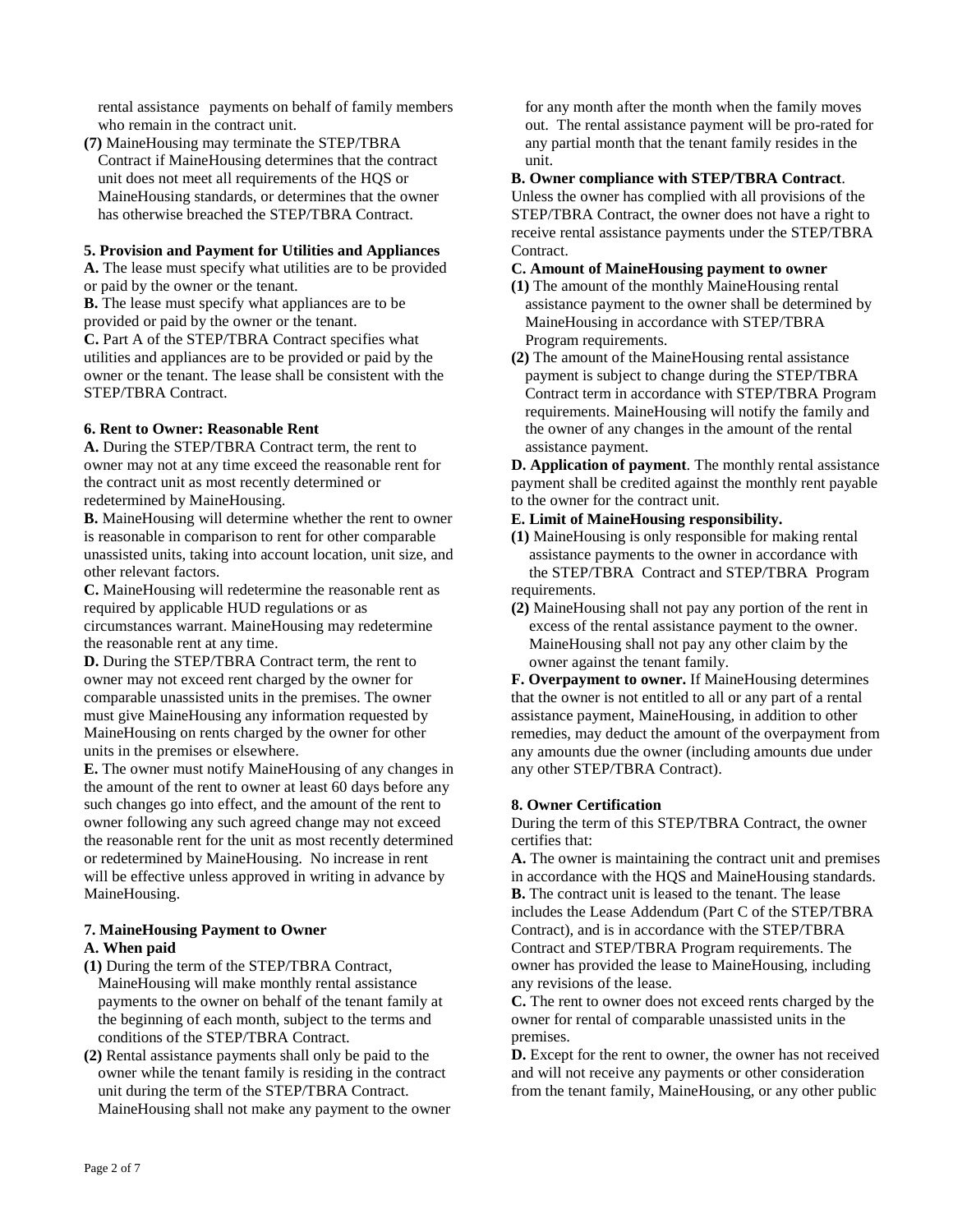or private source for rental of the contract unit during the STEP/TBRA Contract term.

**E.** The tenant family does not own or have any interest in the contract unit.

**F.** To the best of the owner's knowledge, the members of the tenant family reside in the contract unit, and the unit is the family's only residence.

**G.** The owner (including a principal or other interested party) is not the parent, child, grandparent, grandchild, sister, or brother of any member of the tenant family, unless MaineHousing has determined (and has notified the owner and the family of such determination) that approving rental of the unit, notwithstanding such relationship, would provide a reasonable accommodation for a family member who is a person with disabilities.

**9. Prohibition of Discrimination.** In accordance with applicable nondiscrimination and equal opportunity statutes, Executive Orders, and regulations:

**A.** The owner shall not discriminate against any person on the basis of race, age, ancestry, color, religion, sex, sexual orientation, gender identity, national origin, physical or mental disability or familial status in connection with the STEP/TBRA Program.

**B.** The owner shall comply with applicable regulations under Section 504 of the Rehabilitation Act of 1973 as amended relating to modifications to units and all other applicable provisions of federal and Maine civil rights and fair housing laws.

**C.** The owner shall cooperate with MaineHousing in conducting equal opportunity or fair housing compliance reviews and complaint investigations in connection with the STEP/TBRA Program.

### **10. Owner's Breach of STEP/TBRA Contract**

**A.** Any of the following actions by the owner (including a principal or other interested party) is a breach of the STEP/TBRA Contract by the owner:

- **(1)** If the owner has violated any obligation under the STEP/TBRA Contract, including the owner's obligation to maintain the unit in accordance with the HQS and MaineHousing standards.
- **(2)** If the owner has violated any obligation under any other rental assistance payment contract under the STEP/TBRA Program.
- **(3)** If the owner has committed fraud, bribery or any other corrupt or criminal act in connection with any federal housing assistance program.
- **(4)** If the owner has engaged in any drug-related criminal activity or any violent criminal activity. "Drug-related criminal activity" means the illegal manufacture, sale, distribution, or use of a drug, or the possession of a drug with intent to manufacture, sell, distribute or use the drug. "Violent criminal activity" means any criminal activity in which there is the use, attempted use, or threatened use of physical force substantial enough to

cause or be reasonably likely to cause serious bodily injury or property damage.

**B.** If MaineHousing determines that a breach has occurred, MaineHousing may exercise any of its rights and remedies under the STEP/TBRA Contract, or any other available rights and remedies at law or in equity for such breach. MaineHousing shall notify the owner of such determination, including a brief statement of the reasons for the determination. The notice by MaineHousing to the owner may require the owner to take corrective action, as verified or determined by MaineHousing, by a deadline prescribed in the notice.

**C.** MaineHousing's rights and remedies for owner breach of the STEP/TBRA Contract include recovery of overpayments, suspension of rental assistance payments, abatement or other reduction of rental assistance payments, termination of rental assistance payments, and termination of the STEP/TBRA Contract. MaineHousing will not be required to choose among these rights and remedies, but may exercise any one or more of them at the same or different times.

**D.** MaineHousing may seek and obtain additional relief by judicial order or action, including specific performance, other injunctive relief or order for damages.

**E.** Even if the tenant family continues to live in the contract unit, MaineHousing may exercise any rights and remedies for owner breach of the STEP/TBRA Contract. **F.** MaineHousing's exercise or non-exercise of any right or remedy for owner breach of the STEP/TBRA Contract is not a waiver of the right to exercise that or any other right or remedy at any time.

### **11. MaineHousing Access to Premises and Owner's Records**

**A.** The owner must provide any information pertinent to the STEP/TBRA Contract that MaineHousing may reasonably require.

**B.** MaineHousing shall have full and free access to the contract unit and the premises, and to all accounts and other records of the owner that are relevant to the STEP/TBRA Contract, including the right to examine or audit the records and to make copies.

**C.** The owner must grant such access to computerized or other electronic records, and to any computers, equipment or facilities containing such records, and must provide any information or assistance needed to access the records.

### **12. Exclusion of Third Party Rights**

**A.** The tenant family is not a party to or third party beneficiary of Part B of the STEP/TBRA Contract. The tenant family may not enforce any provision of Part B, and may not exercise any right or remedy against the owner or MaineHousing under Part B.

**B.** The tenant or MaineHousing may enforce the Lease Addendum (Part C of the STEP/TBRA Contract) against the owner, and may exercise any right or remedy against the owner under the Lease Addendum.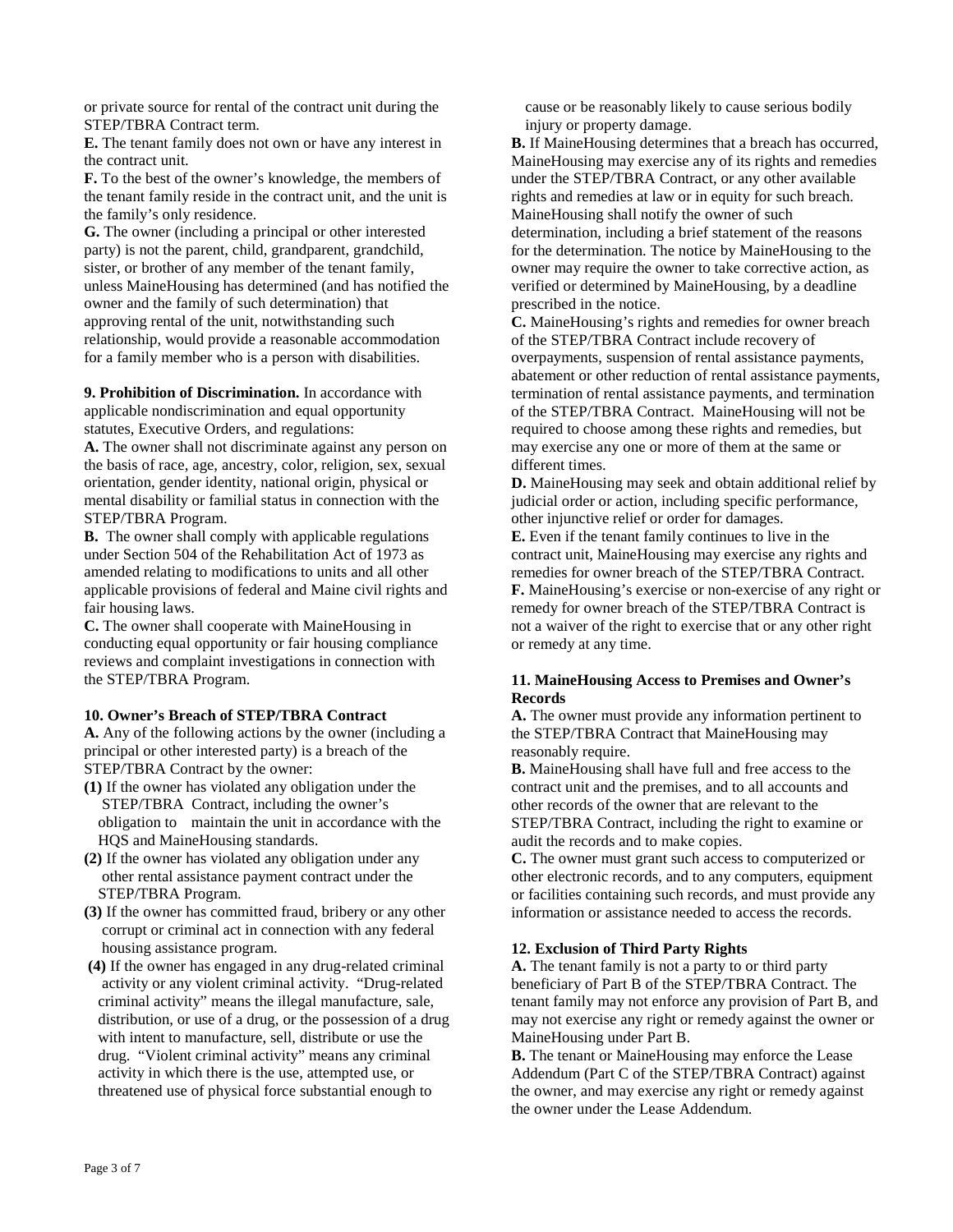**C.** MaineHousing does not assume any responsibility for injury to, or any liability to, any person injured as a result of the owner's action or failure to act in connection with management of the contract unit or the premises or with implementation of the STEP/TBRA Contract, or as a result of any other action or failure to act by the owner. **D.** The owner is not the agent of MaineHousing, and the STEP/TBRA Contract does not create or affect any relationship between MaineHousing and any lender to the owner or any suppliers, employees, contractors or subcontractors used by the owner in connection with management of the contract unit or the premises or with implementation of the STEP/TBRA Contract.

### **13. Conflict of Interest**

**A.** The owner certifies that no conflict of interest exists because:

(i) Neither the owner nor any of the owner's immediate family members is a commissioner, officer, employee, agent or contractor of MaineHousing; and

(ii) Neither the owner nor any of the owner's immediate family members has a role in formulating policy or influencing or making decisions in connection with the STEP/TBRA Program.

**B.** "Immediate family member" means the spouse, parent (including a STEP/TBRA parent), child (including a STEP/TBRA child), grandparent, grandchild, sister or brother (including a STEP/TBRA sister or STEP/TBRA brother) of the owner.

**C.** The owner certifies and is responsible for assuring that no person or entity has or will have a conflict of interest at execution of the STEP/TBRA Contract or at any time during the STEP/TBRA Contract term.

**D.** If a prohibited interest occurs, the owner shall promptly and fully disclose such interest to MaineHousing.

## **14. Confidentiality**

The owner shall comply with all applicable confidentiality requirements of Title 30-A M.R.S.A. Section 4706 in connection with information obtained from applicants for tenancy or tenant families assisted under the STEP/TBRA Program or from any third party regarding such applicants or tenant families.

### **15. Assignment of the STEP/TBRA Contract**

**A.** The owner may not assign the STEP/TBRA Contract to a new owner without the prior written consent of MaineHousing.

**B.** If the owner requests MaineHousing consent to assign the STEP/TBRA Contract to a new owner, the owner shall supply any information as required by MaineHousing pertinent to the proposed assignment. MaineHousing may consider any information or factor it deems relevant, in MaineHousing's sole judgment, in determining whether to consent to such assignment.

**C.** The STEP/TBRA Contract may not be assigned to a new owner that is debarred, suspended or subject to a limited denial of participation under any federally funded Program.

**D.** In the event MaineHousing consents to such assignment, the new owner must agree to be bound by and comply with the STEP/TBRA Contract. The agreement must be in writing, and in the form provided by MaineHousing. The new owner must give MaineHousing a copy of the fully executed agreement.

**16. Written Notices**. Any notice by MaineHousing or the owner in connection with this STEP/TBRA Contract must be in writing.

### **17. Entire Agreement: Interpretation**

**A.** The Administrative Plan for the STEP/TBRA Program shall be incorporated by reference into and made part of this STEP/TBRA Contract, and any reference to the STEP/TBRA Contract herein shall be deemed to include said Administrative Plan.

**B.** This STEP/TBRA Contract contains the entire agreement between the owner and MaineHousing. **C.** The STEP/TBRA Contract shall be interpreted and implemented in accordance with STEP/TBRA Program requirements.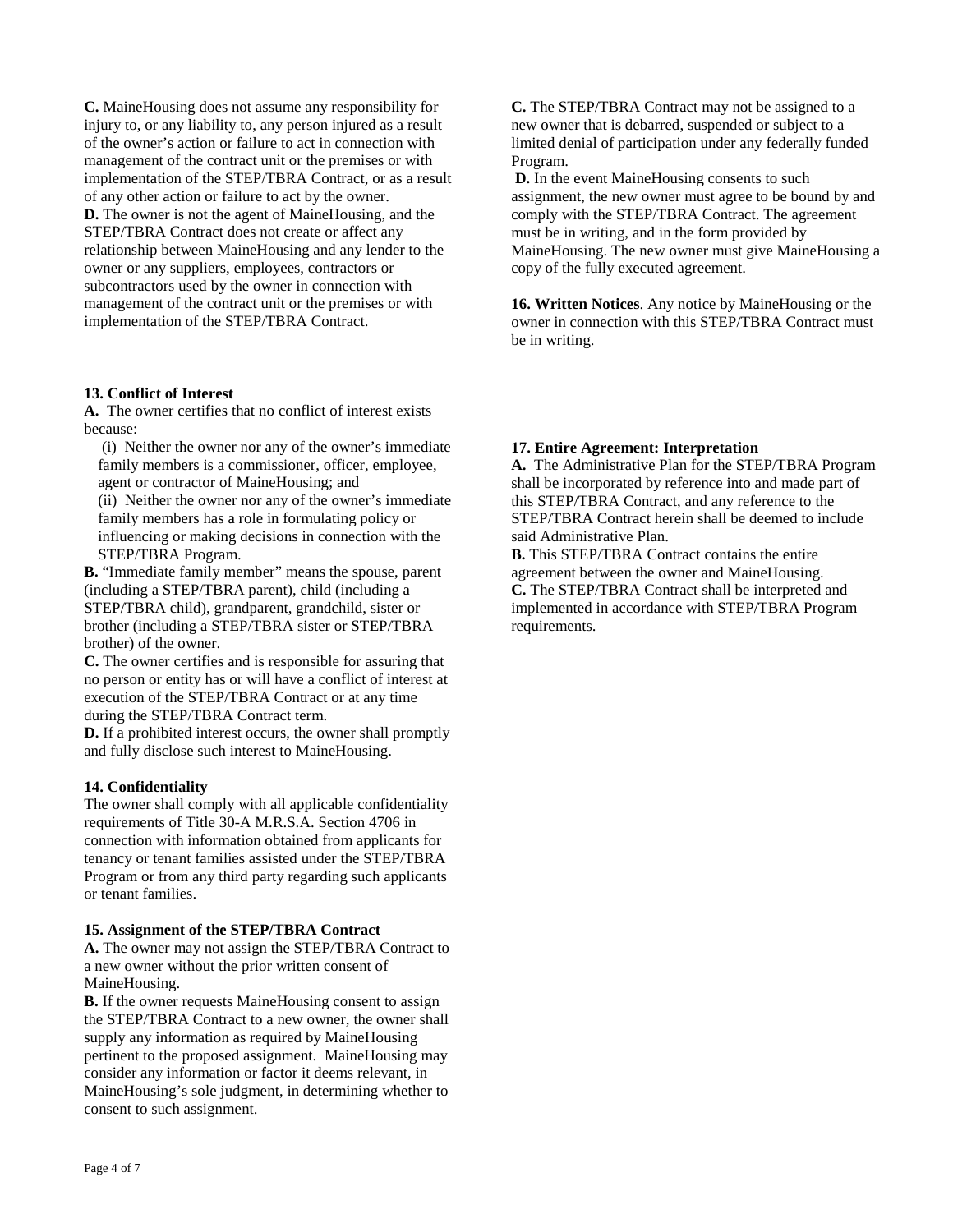# **Part C of STEP/TBRA Contract: Lease Addendum**

## **1. STEP/TBRA Program**

**A.** The owner is leasing the unit to the tenant for occupancy by the tenant's family (and any approved live-in aide, if applicable) with rental assistance under the Stability Through Engagement Program (STEP/TBRA Program) of the Maine State Housing Authority (MaineHousing).

**B.** The owner has entered into a rental assistance payment contract (STEP/TBRA Contract) with MaineHousing under the STEP/TBRA Program. Under the STEP/TBRA Contract, MaineHousing will make rental assistance payments to the owner to assist the tenant in leasing the unit from the owner.

## **2. Lease**

**A.** The owner has given MaineHousing a copy of the lease, including any revisions agreed to by the owner and the tenant. The owner certifies that the terms of the lease are in accordance with all provisions of the STEP/TBRA Contract and that the lease includes this Lease Addendum. **B.** The tenant shall have the right to enforce this Lease Addendum against the owner. If there is any conflict between the Lease Addendum and any other provisions of the lease, the language of the Lease Addendum shall control.

## **3. Use of Unit**

**A.** During the lease term, the tenant family will reside in the unit with rental assistance under the STEP/TBRA Program.

**B.** The composition of the tenant household must be approved by MaineHousing. The family must inform MaineHousing of the birth, adoption or court-awarded custody of a child within 14 days of the event. MaineHousing must approve the addition of a live-in aide to the tenant's household in advance. Other persons may not be added to the tenant's household without prior written approval of the owner and MaineHousing. **C.** The unit may only be used for residence by the MaineHousing-approved household members. The unit must be the tenant family's only residence. **D.** The tenant may not assign the lease or sublet or otherwise transfer the unit.

# **4. Rent to Owner**

**A.** The rent to the owner may not exceed the amount approved by MaineHousing in accordance with the STEP/TBRA Program.

**B.** Changes in the rent to the owner shall be determined by the provisions of the lease and the STEP/TBRA Program. However, the owner may not raise the rent during the initial term of the lease. The owner must give the tenant and MaineHousing at least 60 days advance written notice

of any rent increase intended to become effective after the initial term of the lease, including but not limited to the period of any month-to-month tenancy. No rent increase will take effect unless MaineHousing has given its advance written approval of the change.

**C.** During the term of the lease (including the initial term of the lease and any extension term), the rent to the owner may not at any time exceed the reasonable rent for the unit as most recently determined or redetermined by MaineHousing in accordance with STEP/TBRA Program requirements or rent charged by the owner for comparable unassisted units in the premises.

### **5. Tenant Family Payment to Owner**

**A.** The tenant family is responsible for paying the owner any portion of the rent that is not covered by the rental assistance payment paid to the owner by MaineHousing. **B.** Each month, MaineHousing will make a rental assistance payment to the owner on behalf of the tenant family in accordance with the STEP/TBRA Contract. The amount of the rental assistance payment will be determined by MaineHousing in accordance with STEP/TBRA Program requirements.

**C.** The monthly rental assistance payment shall be credited against the monthly rent for the unit.

**D.** The tenant is not responsible at any time for paying the portion of rent to the owner covered by the MaineHousing rental assistance payment under the STEP/TBRA Contract between the owner and MaineHousing. Any failure by MaineHousing to pay the rental assistance payment to the owner is not a violation of the lease by the tenant. The owner may not terminate the tenancy or the lease for nonpayment by MaineHousing of the rental assistance payment.

**E.** The owner may not charge or accept, from the tenant family or from any other source, any payment for rental of the unit in addition to the rent. Rent includes all housing services, maintenance, utilities and appliances to be provided and paid by the owner in accordance with the lease. The owner may not charge the tenant extra amounts for items customarily included in rent in the locality, or provided at no additional cost to unsubsidized tenants in the premises.

**F.** The owner must immediately return any excess tenant rent payment to the tenant.

### **6. Maintenance, Utilities, and Other Services A. Maintenance**

**(1)** The owner must maintain the unit and premises in accordance with the HQS and MaineHousing standards. **(2)** Maintenance and replacement (including redecoration) must be in accordance with the standard practice for the building concerned as established by the owner.

### **B. Utilities and appliances**

**(1)** The owner must provide all utilities needed to comply with the HQS and MaineHousing standards.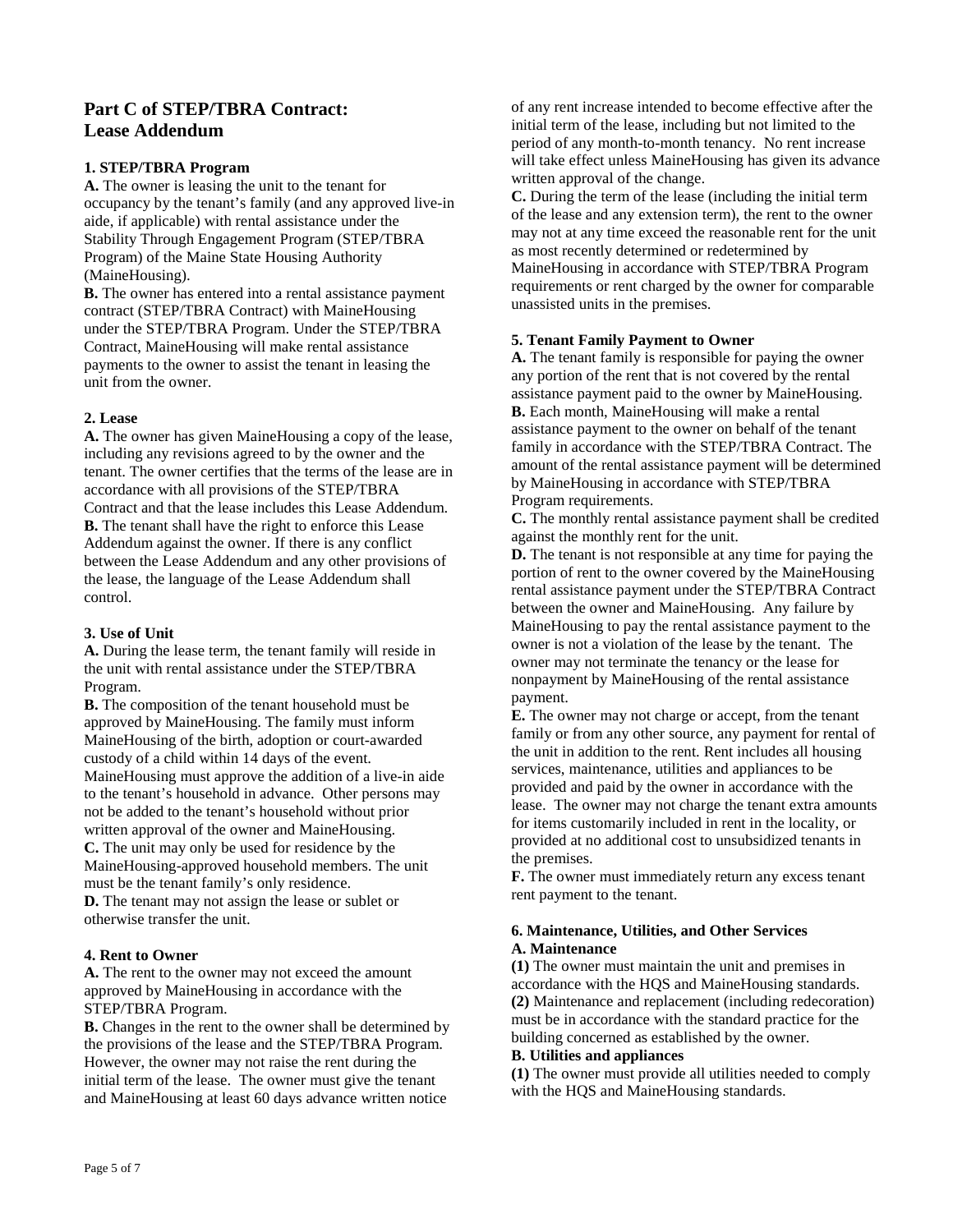**(2)** The owner is not responsible for a breach of the HQS or MaineHousing standards caused by the tenant's failure to:

 **(a)** Pay for any utilities that are to be paid by the tenant.

 **(b)** Provide and maintain any appliances that are to be provided by the tenant.

## **C. Family damage**

The owner is not responsible for a breach of the HQS or MaineHousing standards because of damages beyond normal wear and tear caused by any member of the tenant household or by a guest of tenant.

## **D. Housing services**

The owner must provide all housing services as agreed to in the lease.

# **7. Termination of Tenancy by Owner**

## **A. Requirements**

The owner may only terminate the tenancy in accordance with the lease and STEP/TBRA Program requirements.

## **B. Grounds**

During the term of the lease (the initial term of the lease or any extension term, including but not limited to any month-to-month tenancy), the owner may only terminate the tenancy because of:

 **(1)** Serious or repeated violation of the lease;  **(2)** Violation of federal, Maine, or local law that imposes obligations on the tenant in connection with the occupancy or use of the unit and the premises;

 **(3)** Criminal activity or alcohol abuse (as described in paragraph C) or

 **(4)** Other good cause (as described in paragraph D).

## **C. Criminal activity or alcohol abuse**

**(1)** The owner may terminate the tenancy during the term of the lease if any member of the tenant household or a guest engages in any of the following types of activity:

 **(a)** Any criminal activity or alcohol abuse that threatens the health or safety of, or the right to peaceful enjoyment of the premises by, other residents (including property management staff residing on the premises).

 **(b)** Any criminal activity that threatens the health or safety of, or the right to peaceful enjoyment of their residences by, persons residing in the immediate vicinity of the premises.

 **(c)** Any violent criminal activity on or near the premises. "Violent criminal activity" means any criminal activity in which there is the use, attempted use, or threatened use of physical force substantial enough to cause or be reasonably likely to cause serious bodily injury or property damage.

 **(d)** Any drug-related criminal activity on or near the premises. "Drug-related criminal activity" means the illegal manufacture, sale, distribution, or use of a drug, or the possession of a drug with intent to manufacture, sell, distribute or use the drug.

**(2)** The owner may terminate the tenancy for criminal activity by a household member in accordance with this section if the owner determines that the household member has engaged in the criminal activity, regardless of whether the household member has been arrested or convicted for such activity.

## **D. Other good cause for termination of tenancy**

Other good cause for termination of the tenancy must be something the tenant family did or failed to do in violation of the lease. Other good cause includes:

- **(1)** Disturbance of neighbors,
- **(2)** Destruction of property, or
- **(3)** Living or housekeeping habits that cause damage to the unit or premises.

## **E. Eviction by court action**

The owner may only evict the tenant by a court action and must comply in all respects with the requirements of Maine law governing eviction, including notices.

## **F. Owner notice of grounds**

**(1)** At or before the beginning of a court action to evict the tenant, the owner must give the tenant a notice that specifies the grounds for termination of the tenancy. The notice may be included in or combined with any owner eviction notice. The owner must also comply with any other notice requirements of Maine law governing evictions.

**(2)** The owner must give MaineHousing a copy of any owner eviction notice at the same time the owner notifies the tenant.

**(3)** Eviction notice means a notice to vacate, or a complaint or other initial pleading used to begin an eviction action under Maine law.

# **8. Lease: Relation to STEP/TBRA Contract**

If the lease terminates for any reason, the STEP/TBRA Contract terminates automatically.

## **9. MaineHousing Termination of Assistance**

MaineHousing may terminate rental assistance for the tenant family for any grounds authorized under the STEP/TBRA Program. If MaineHousing terminates rental assistance for the tenant family, the STEP/TBRA Contract will terminate automatically and the STEP/TBRA Lease Addendum will become null and void.

# **10. Family Move Out**

The family must give MaineHousing and the owner no less than a 30-day written notice before the family moves out of the unit.

# **11. Security Deposit**

**A.** The owner may collect a security deposit from the tenant. The amount of the security deposit, if any, must be stated in the lease and may not exceed the equivalent of one month of rent. The owner may charge an additional reasonable amount to the family as a pet deposit if owner